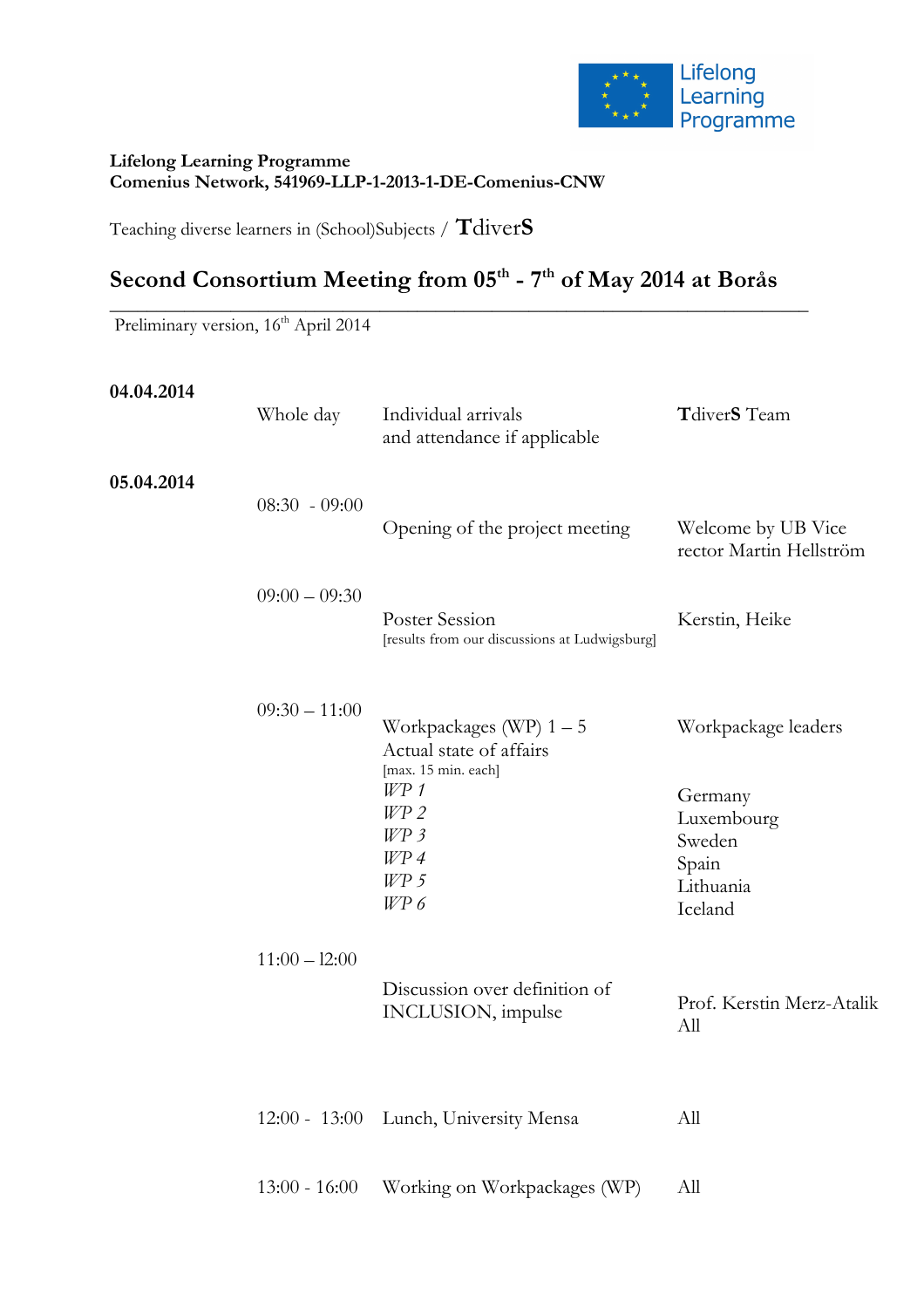

### **Lifelong Learning Programme Comenius Network, 541969-LLP-1-2013-1-DE-Comenius-CNW**

Teaching diverse learners in (School)Subjects / **T**diver**S**

## **Second Consortium Meeting from 05th - 7th of May 2014 at Borås**

|            | $16:00 - 17:00$ | Project and Finance Management:<br>Partner Agreement<br>Ξ<br>Templates<br>Е<br>Structure<br>п<br><i>Objectives</i><br>Timelines                                                                              | Germany                                                                   |
|------------|-----------------|--------------------------------------------------------------------------------------------------------------------------------------------------------------------------------------------------------------|---------------------------------------------------------------------------|
|            | 19:00           | Dinner                                                                                                                                                                                                       | All                                                                       |
| 06.04.2014 | $08:30 - 09:45$ |                                                                                                                                                                                                              |                                                                           |
|            |                 | Key Note Speech<br>Discussion                                                                                                                                                                                | Prof. Julie Allan,<br>University of Birmingham<br>and University of Borås |
|            | $09:45 - 12:00$ | Presentations referring to the<br>results of workpackages (WP)                                                                                                                                               | WP leaders                                                                |
|            |                 | and discussion                                                                                                                                                                                               | All                                                                       |
|            | $12:00 - 13:00$ | Lunch, University Mensa                                                                                                                                                                                      | All                                                                       |
|            | $13:00 - 18:00$ |                                                                                                                                                                                                              |                                                                           |
|            |                 | Further activities (Project work)<br>• Literature Review (24)<br>Preliminary "Videoproduction"<br>п<br>(24)<br>National discussion groups with<br>teachers<br>Focus on subjects / methods/<br>٠<br>didactics | All                                                                       |